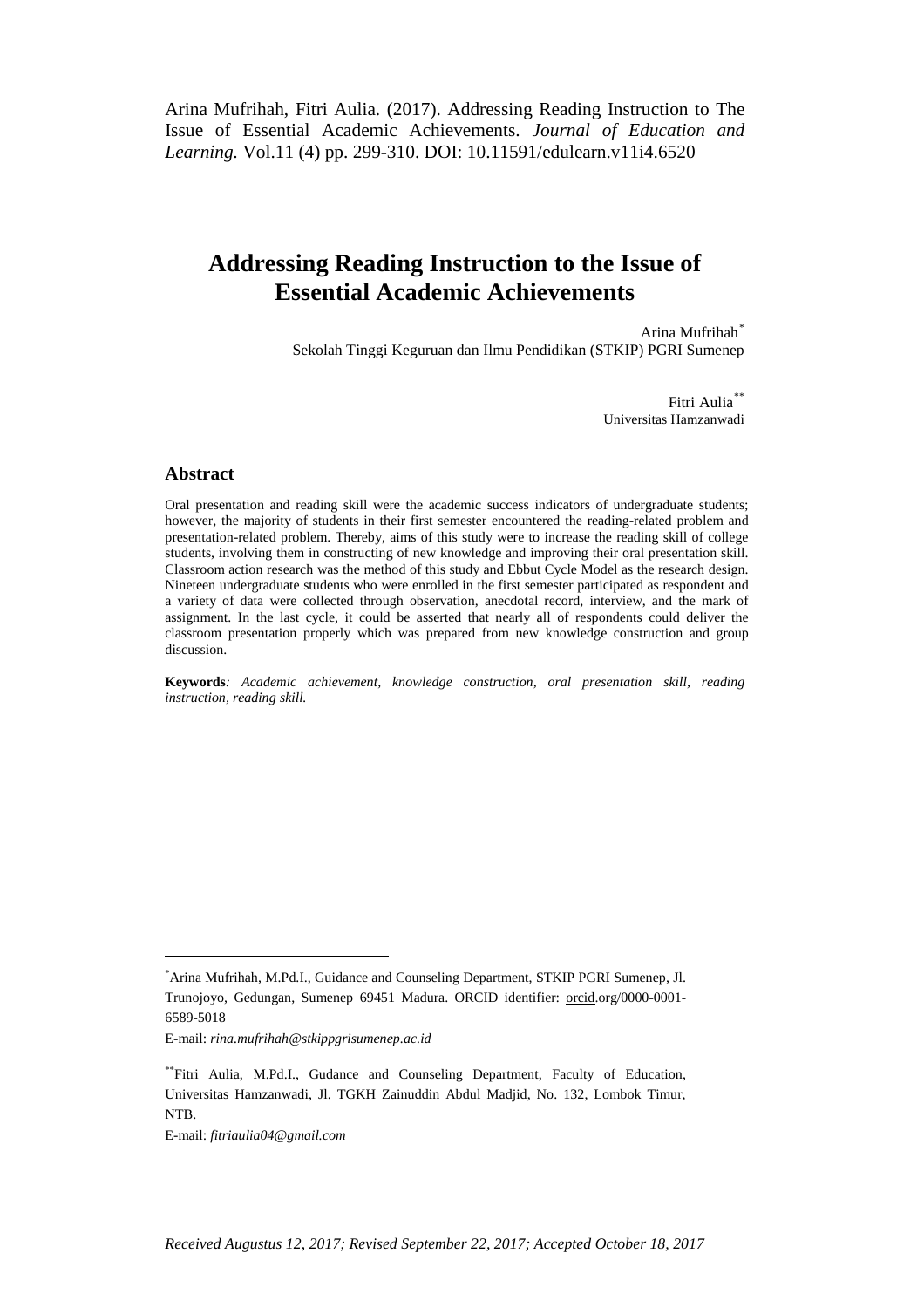## **Introduction**

Undergraduate students who just enrolled at the university are necessary evolving certain academic skills to accomplish their academic achievement in college. Before attaining the achievement, a number of courses whether it is theory or practice must be followed as best as possible with enhancing the needed skill and capability. Even though some of the capabilities have been gained by students from the secondary school, but the level of the skill have to be improved and receive fresh orientation, thereby first-year university students can be adapted to the collegiate atmosphere and life [\(Hong-Nam and Leavell, 2011\)](#page-10-0). Not only for provisionally academic programme but also become sustained acquisition to succeed in next academic courses.

Reading academic book is one of the essential academic activities. Despite reading activities commenced since school periods, when enrolled as the first-year college student, they have shown a problem to read effectively and also understanding it. These phenomena discerned from previous learning in school, college students did not read many adequate books for developing oneself in every school lesson. Commonly, reading activity in school is a part of language lessons; Bahasa Indonesia, English, and others [\(Romafi and Musfiroh, 2015\)](#page-10-1). Accordingly, reading topics just for comprehending paragraphs within those lessons and did not internalise to other lessons which could increase reading skill. The constraint of reading which is not obtained responsive solving will be affected students' academic achievement due to the fact that many coursework processes are underlain by reading comprehension.

College students are properly being more desire to construct knowledge towards themselves and constructing knowledge can easily be obtained from thoughtful of academic books, for instance. The construct of knowledge is supposed to be beneficial for lecture assignment as delivering oral (classroom) presentation [\(Al-Hebaish, 2012\)](#page-10-2). Classroom presentation needs some strategies such as using formal words, demeanour as a presenter, discussing a specific topic which is based on multiple references [\(Beker et al., 2016;](#page-10-3) [Cromley](#page-10-4)  [and Wills, 2014\)](#page-10-4), and how to open and close the presentation. Nonetheless, first-year university students have not attained yet effective method to read and reading benefit. Due to that condition, they did not have ardour to procure knowledge from academic books and lacked motivation to read [\(Hardianto, 2011;](#page-10-5) [Schugar et al., 2011\)](#page-11-0), then influenced capability to present classroom presentation.

However, hindrances specifically for reading, constructing a knowledge, and doing classroom presentation confidently are needed to get the attention in classroom learning activity. Those obstacles would not automatically be ameliorated by itself, yet have to overcome through certain learning programme which could assist college students obtaining the method of reading appropriate academic books. [Khodabandehlou et al. \(2012\)](#page-10-6) point out that provide learning strategies is the basic concept to guide them processing course references effectively, and being self-confidence. Moreover, active reading skills as early instruction will support college students a lot to assimilate content of the book [\(Schugar et al., 2011\)](#page-11-0). It is a significant process in constructing a set of knowledge for conducting the common academic tasks and challenges.

 There are no one of the previous studies which relates the issue of reading skill to the oral presentation performance and knowledge construction in college academic level, and there are few direct discussion how reading is designed as instruction in college learning process; thus, this present study was purposed for: (1) enhancing first-year college students capability to read academic book; (2) facilitating college students to construct new knowledge; and (3) improving oral presentation skill of first-year college students.

## **Nature of Development in reading**

Apparently, reading as academic skill is still common problems among university students circle. They have to create some adjustments in the new atmosphere of university life, for example reading activity. Many enrolled students in their first-year learning do not obtain preparation programme before going to university. Undergraduate students should commence integrating between reading and other skills such as writing, speaking, and critical thinking. As a result, prospective students have adequate capabilities to be ready for college-level coursework [\(McCormick et al., 2013\)](#page-10-7).

This is not a new phenomenon in higher education that for doing well in college requires some new skills, obstruct experience to access reference, and understand the content [\(Hong-Nam and Leavell, 2011\)](#page-10-0). In addition, the reason behind academic problems in college that university students do not have a good habit of reading and how to assimilate the texts. In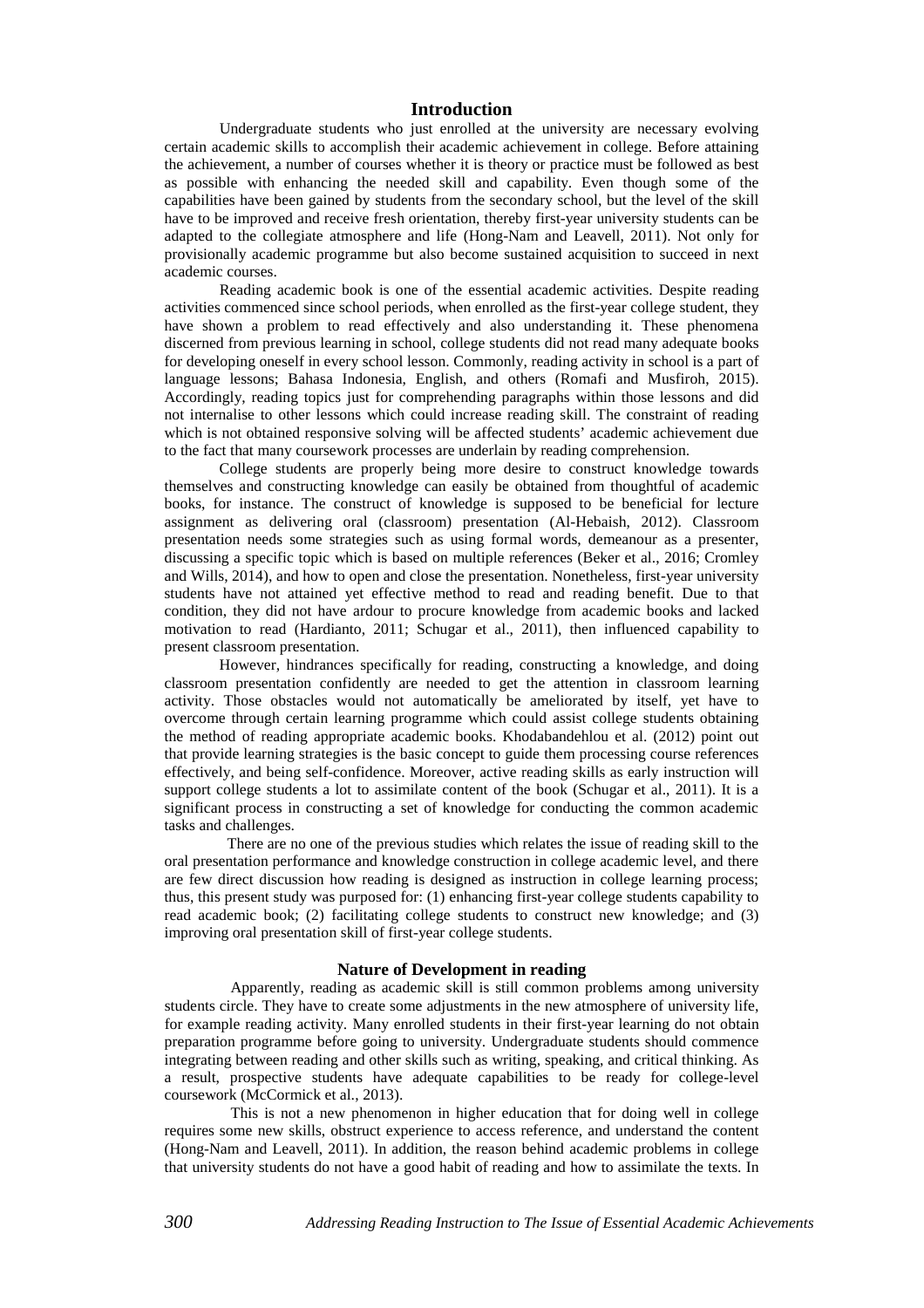this context, the main factor comes from college students which are shown by the low motivation to read [\(Hardianto, 2011\)](#page-10-5). Evidently, a college student with lower motivation commonly exhibits poor performance in reading activities [\(Ciampa, 2012\)](#page-10-8). From another viewpoint, [Inayah and Rahayu \(2016\)](#page-10-9) assert that students who encounter difficulty with reading would also have problems with motivation and self-confidence. The link between reading difficulty and self-confidence related mainly with students' feeling as readers.

## **Reading in Academic Setting**

Reading ability is a standard skill which is required in the academic process so that college learners require to increase the reading habit to gain individual improvement in learning [\(Dilshad et al., 2013\)](#page-10-10). [Castek et al. \(2007\)](#page-10-11) have underlined the five functions of reading: (1) identifying important information; (2) locating information; (3) analysing information; (4) synthesising information; and (5) communicating information.

Underlining while reading is often applied as the best approach to finding important information [\(Schugar et al., 2011\)](#page-11-0). Similarly, note taking strategy assists readers to monitor what they are reading and enable students to identify and conclude main ideas of what they are reading [\(Ramsay and Sperling, 2011\)](#page-10-12). Furthermore, reading strategy is a comprehensive process which enables readers to construct meaning from the pages more effectively [\(Khodabandehlou et al., 2012\)](#page-10-6).

Active reading skill enables students to accustom to the whole meaning of the text rather than recognising scientific word printed on the academic book, and allowing them to use reading as a positive habit to acquire new concept and information [\(Verhoeven et al., 2011\)](#page-11-1). Great readers draw on prior knowledge and experience to support them understand what they are reading and are thus able to use that knowledge to make connection [\(Khodabandehlou et](#page-10-6)  [al., 2012\)](#page-10-6).

## **Using of Academic Book as Underlie of Oral Presentation**

Reading as a life-long habit is the major source of access to the knowledge. It is taken as an implicit practice that supports college students to achieve original power and develops one's critical thinking capability. Reading can leave a positive impact, more college students extend their reading schedule intensively, more knowledge constructed on them to prepare for a future profession, pass the examination, and good at communication [\(Dilshad et al., 2013\)](#page-10-10).

The oral presentation is an ordinary part of many courses in colleges as it is one of the ways to improve learning of course material. Consequently, one especially relevant part of the curriculum in universities is teaching students how to prepare, organise, and deliver a successful oral presentation for professional purposes. For successful oral communication needed a comprehensive planned instruction and practice. The best practice is to deliver oral presentations during learning in college ([Živković, 2014](#page-11-2)).

Constructed guideline will help university students develop their oral presentation skill. Listing instructional objectives and explaining the activity can enhance student participation and may always result in a heightening of achievement ([Živković, 2014](#page-11-2)). Likewise, [De Grez et al. \(2014\)](#page-10-13) hypothesised that undergraduate students with sufficient resources would be outperformed undergraduate students who do not have any preparation and planning. Instructor, as well as peer-group, can assess the oral presentation that is performed by each university student to achieve the high quality of measurement and there are three indicators to measure the quality of oral presentation: verbal communication, nonverbal communication, and content and organization [\(Aryadoust, 2015;](#page-10-14) [Suñol et al., 2016\)](#page-11-3). From another side, feedback is also a valuable part because it can contribute positive effect on students' progression in oral presentation skill [\(Jansson et al., 2015\)](#page-10-15).

#### **Reading Instruction**

Reading instruction ought to be grounded in familiar context. Consequently, students constructed knowledge based on their pretension. To achieve goals of the learner, the instruction should make available the autonomy support, independent choice, active problemsolving, and utilise relevant book in the beginning of reading instruction [\(Ciampa, 2012\)](#page-10-8). Whereas, to help college students overcome the problems, the instructor can ask them to read and underline important words and information. Basically, instructors in this approach conduct students to take responsibility for their own learning, encourage them to cooperate, and communicate one another [\(Khodabandehlou et al., 2012\)](#page-10-6).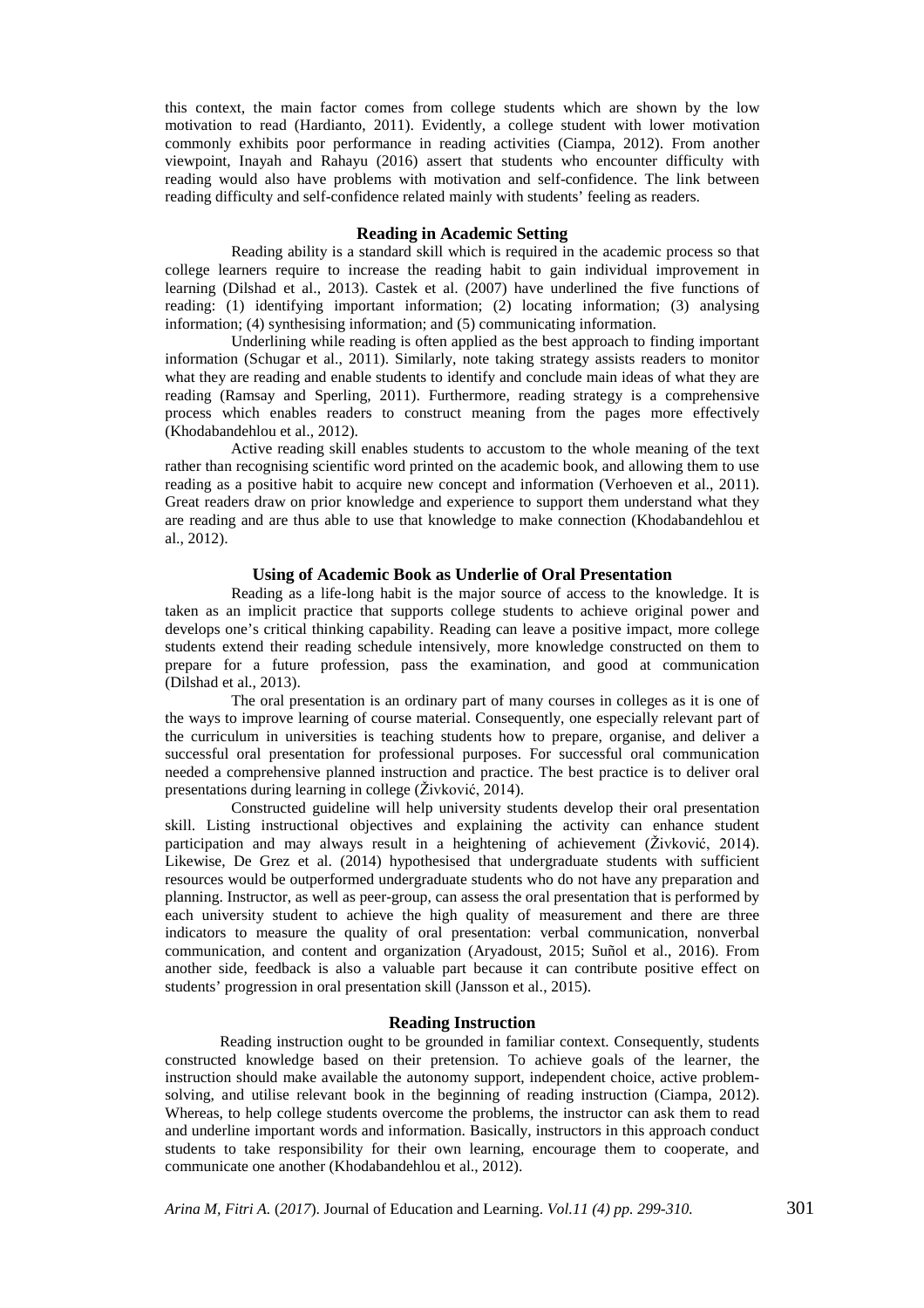Through reading learning, teachers noted that their students exhibited improvements in skills such as reading, writing, and critical thinking. More specifically, students demonstrate a greater understanding of the book by annotation and synthesis. Students skilled express their own opinions and make logical arguments about assigned reading [\(McCormick et al., 2013\)](#page-10-7). Reading strategy instruction contributes positive effects on students' reading activity and significantly increased using of reading strategies [\(Hong-Nam and Leavell, 2011\)](#page-10-0).

Students' ability to acquire reading skills in one context indicates the potential, with effort and guidance, to apply the skills within the context of other college reading materials. To be more successful and effective when working with beginner readers, instructors must address students' self-efficacy and use explicit strategy instruction as reading strategies [\(Hong-Nam](#page-10-0)  [and Leavell, 2011\)](#page-10-0).

There are positive and significant relations between reading task in classroom and reading proficiency [\(Romafi and Musfiroh, 2015\)](#page-10-1). Feedback phase should give after reading tasks because it has two important functions. First, it can motivate students, and second, it can be found information uses to reform and improve the learning. The immediacy of feedback in response to students' assignment has also been found to improve learning and retention [\(Ciampa, 2012\)](#page-10-8). By giving students time to use reading approach, it is expected to develop students' literacy experience [\(Inayah and Rahayu, 2016\)](#page-10-9). Statistical results suggest students who have easy access to books, reading material, and chance to read during instruction hours, was more motivated to read, heighten a reading habit, and experienced a positive change in reading behaviour [\(Rodrigo et al., 2014\)](#page-10-16).

# **Group Discussion for College-Level Reading**

Group treatment showed evidence of more advanced critical thinking about what they read when reading from university textbook [\(Schugar et al., 2011\)](#page-11-0), and after the number of times, students independently offer to share their ideas and participate in whole-class discussions. In brief, members of book discussion displayed a better level of confidence speaking in the classroom [\(Alghamdi and Walters, 2015\)](#page-10-17). Student discussion group is able to use of question designed to help them become aware of what good readers do and how to become one [\(Khodabandehlou et al., 2012\)](#page-10-6). Than school students, college students have more flexible time to allocate their time for constructing group discussion agendas aimed to achieve their goal [\(Ariel et al., 2011\)](#page-10-18).

Lecture ought to create spaces where students can create a dialogue about their ideas [\(Polleck, 2010\)](#page-10-19). [Tesfaye and Berhanu \(2015\)](#page-11-4) found that 75% of students can participate actively in the classroom when there are more chances for them, and participating in a group can improve communication skill, contribution, and responsibility of students for their learning. [Alghamdi and Walters \(2015\)](#page-10-17) stated, when students convey their ideas, share with and listen to others, they formulate ideas and new understandings. From various outsiders' perspective, it led to a great discussion that impacted their understanding of the book.

## **Research Method**

The three connection structure of academic activities had been held during six-month or equal to one semester in odd semester. Therefore, executing of this study was doing simultaneously with one of coursework subjects namely Study and Learning Theory course.



Figure 1. Ebbut Cycle Model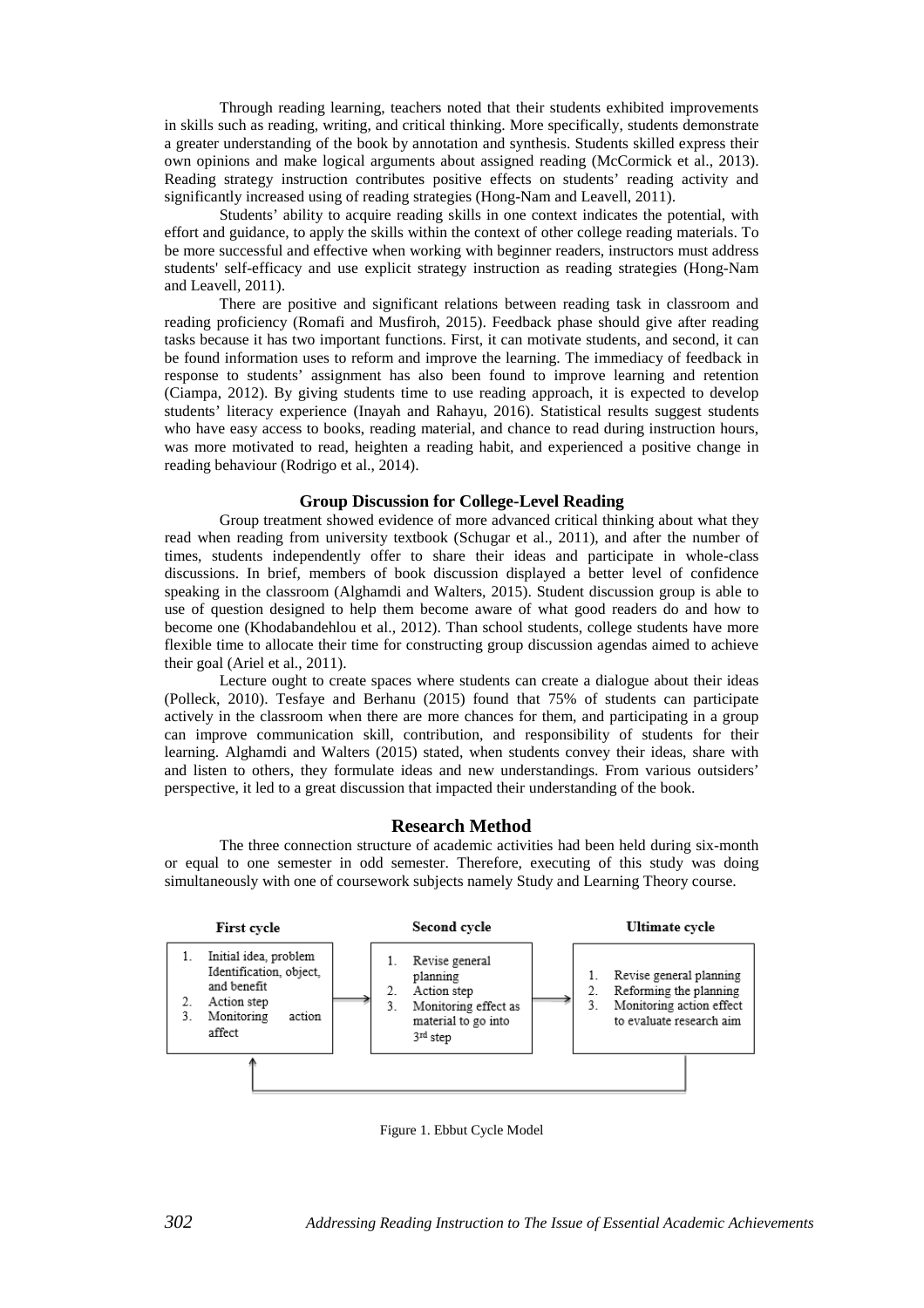The learning method within this study was according to classroom action research with three cycles of Ebbut Model [\(Sukardi, 2013\)](#page-11-5). The steps were assessing students' readingrelated difficulties and oral presentation skill to arrange learning plan. Afterwards, improving the reading and presentation skill refer to learning result from the previous learning process. Finally, committing evaluation towards the outcome of the second learning process and covering the students' shortcoming through advance instruction. These were the research activities framework:

| Table 1. Reading modellen Troccultures |                                |                                       |                            |                                                   |
|----------------------------------------|--------------------------------|---------------------------------------|----------------------------|---------------------------------------------------|
| Cycle                                  | <b>Participants Activities</b> |                                       | <b>Observer Activities</b> |                                                   |
|                                        | 1.                             | Reading 1 academic book and discuss   | 1.                         | Observing respondents' reading manner             |
| Cycle 1                                |                                | content of book                       | 2.                         | Pay attention to respondents' involvement         |
|                                        | 2.                             | Summarising discussion outcome        |                            | during discussion                                 |
|                                        | 3.                             | Contrive highlight of book content    | 3.                         | Observing the present of book content             |
|                                        | 4.                             | Delivering classroom presentation     |                            | comprised posture, speaking fluency, eyes         |
|                                        |                                | (allowed to discern the highlight and |                            | direction, opening and closing words, movement    |
|                                        |                                | another annotation)                   |                            | and body language.                                |
| Cycle 2                                | 1.                             | Reading 2 mandatory books             | 1.                         | Observing respondents' reading method             |
|                                        | 2.                             | Discussing content of books and       | 2.                         | Pay attention of respondents' participation       |
|                                        |                                | summarising discussion outcome        |                            | during session of discussion                      |
|                                        | 3.                             | Writing down the highlight of books'  | 3.                         | Observing respondents' performance including      |
|                                        |                                | content                               |                            | the using of academic words, posture, speaking    |
|                                        | 4.                             | Classroom presentation (allowed to    |                            | fluency, eyes direction, opening and closing      |
|                                        |                                | discern the highlight, alone)         |                            | words, movement and body language.                |
| Cycle 3                                |                                | Reading 3 mandatory books             | 1.                         | Observing respondents' reading method             |
|                                        | 2.                             | Make a highlight of book content      | 2.                         | The objects of observation: the using of          |
|                                        | 3.                             | Classroom presentation without taking |                            | scientific terms, posture, speaking fluency, eyes |
|                                        |                                | along any annotation                  |                            | direction, exposure and closing statement,        |
|                                        |                                |                                       |                            | movement and body language.                       |

Table 1. Reading Instruction Procedures

#### **Respondent**

Nineteen first-year undergraduate students of Guidance and Counselling (7 women and 12 men) who recently came to college participated as respondent. All students were placed in one classroom and received the same number of lecture courses. From assessment result during 2 weeks early since the lecture begun, revealed that the 19 first-year college students have similar weaknesses linked to reading academic book and confront the academic task such as read little page from one book, hard to understand content of book, lacked motivation of reading, under expected speaking skill, and did not have the skill to deliver presentation.

#### **Instruction procedure**

We divided the instruction procedure into two settings: instruction activity in library discussion room and lecture classroom used for course schedule of Study and Learning Theory. The instructions held alternated for total 6 coursework meetings (three times for reading and discussion and three times for classroom presentation).

- 1. Discussion in the library was preparation for classroom presentation and. In sum, every instruction cycle consist of reading activity, discussion and classroom presentation;
- 2. All respondents borrowed books in the library and read it independently in the discussion room. Highlighting, underlining, or annotation is made according to reading understanding. Then all participants undertook group discussion by instructor direction. The discussion aimed to obtain more understanding about book discussion from other opinions and participated how to argue personal opinion. In the closing stage, the discussion materials had to be concluded;
- 3. Each participant delivered classroom presentation. The rules were: each presenter has 10 until 15 minutes to deliver a presentation, respondents were expected to explain the coursework topic in which books and discussion as references. The presentation systematic was: introduction, content, and conclusion;
- 4. The course topics which had to be read and presented by respondents were comprised learning theory of cognitivism, learning theory of constructivism and learning theory of humanism. In addition, every course took 100 minutes.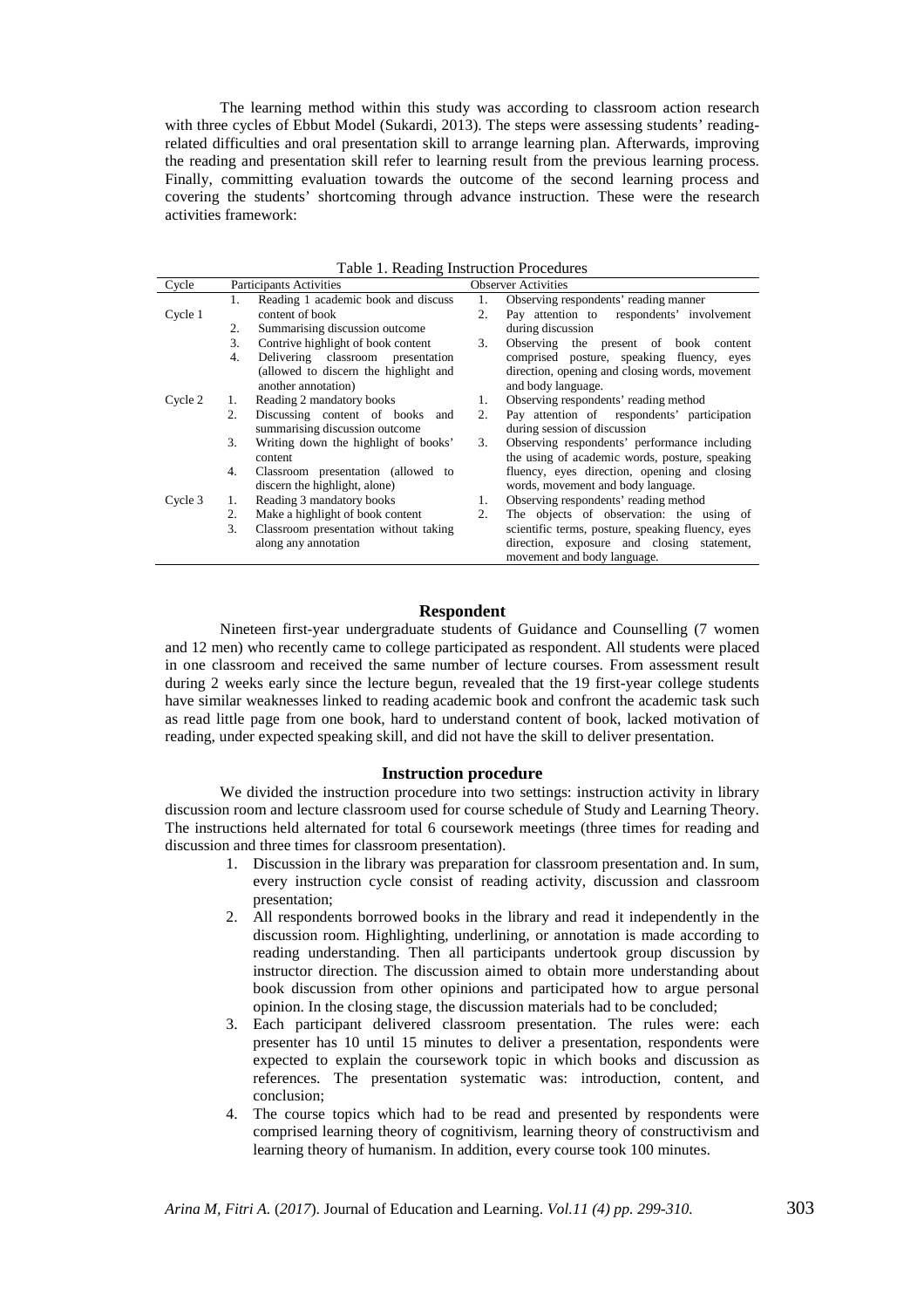#### **Data Collect Method**

Observation, anecdotal record, interview and marking sheet were the method of collecting data. Observation method was used to observe respondents' activity within the discussion. When respondents read the mandatory and preference books, they have to active understanding the whole of certain material with highlighting, underlining, or writing the important information from the books, the activity of active reading documented as written record from reading, so it was a form of anecdotal record collected by the instructor.

Interview method resorted to obtaining a direct explanation from respondents about their progress of reading and delivering individual classroom presentation capability, their opinion about reading instruction, and benefit of active reading and discussion towards knowledge constructing. Furthermore, a sheet of marking is provided to give a numeral mark for each respondent.

#### **Data Analysis Method**

A moment after action step and monitoring, a reflection of the learning process was organised to discuss and identify the weakness of instruction which done in every cycle. Reflection result was taken as a reference to create intermediate learning design. The  $3<sup>rd</sup>$  cycle was the end of instruction where all data have been collected and ready to analyse. Record of observation, interview, and anecdotal document analysed qualitatively. In particular to indicate improvement of presentation skill, it was processed by descriptive quantitative tabulation.

#### **Result**

# **Reading academic-book capability**

Respondents had been reading academic books during 3 cycles. Understanding of book content was gained through active reading skills: underlining and highlighting the important information, but except at first cycle when it was for assessing the initial reading ability and the authentic reading method among first-year college students.

## **One book at the 1st cycle**

All respondents merely read 1-10 pages from one book. In this step, respondents did not know how to read book effectively. It is affected by their past event about the ignorance of reading benefit and interrelatedness between reading book and lesson materials. Reading habit was not constructed in the former education phase. Certain respondents have a hobby to read the novel, but not for the academic book.

They felt difficulty comprehend information from the passages and were not accustomed to scientific terms on the academic book; consequently, the whole understanding could not be. In addition, respondents read slowly and conveyed the discussion by recalling every single word from the redaction. As beginner readers, respondents could commence to elucidate the concept of cognitivism in learning and describe important person behind this theory.

In brief, respondents read the book without any methods. They did not underline the important information and could not conclude what paragraphs talk about. This condition became material emendation for the second cycle.

## **Two books at the 2nd cycle**

Reading technique guideline was explicated to overcome respondents' poor reading ability. At least, two basic skills have to be applied, there were underlining important words and highlighting the main idea of each paragraph. When there were some scientific related to constructivism learning theory, respondents searched their meaning in a scientific dictionary. Since this cycle, active reading skills had been used and utilised the dictionary when they did not get the meaning of certain vocabularies.

As a result, respondents were not reading books based on the number of pages, yet based on the correlation between discussion and topic of coursework. Three respondents gained mark 70, mark for 4 respondents were 75, meanwhile 12 others under 70 points. The material presentation was conveyed without reading annotation and without memorising the text of paragraphs. Moreover, the paragraph context is understood and readers did not merely focus on the definition of theory.

Respondents are assisted by underlining and highlighting method when they read. One of the progression is concluding the discussion before ended the performance. The shortcoming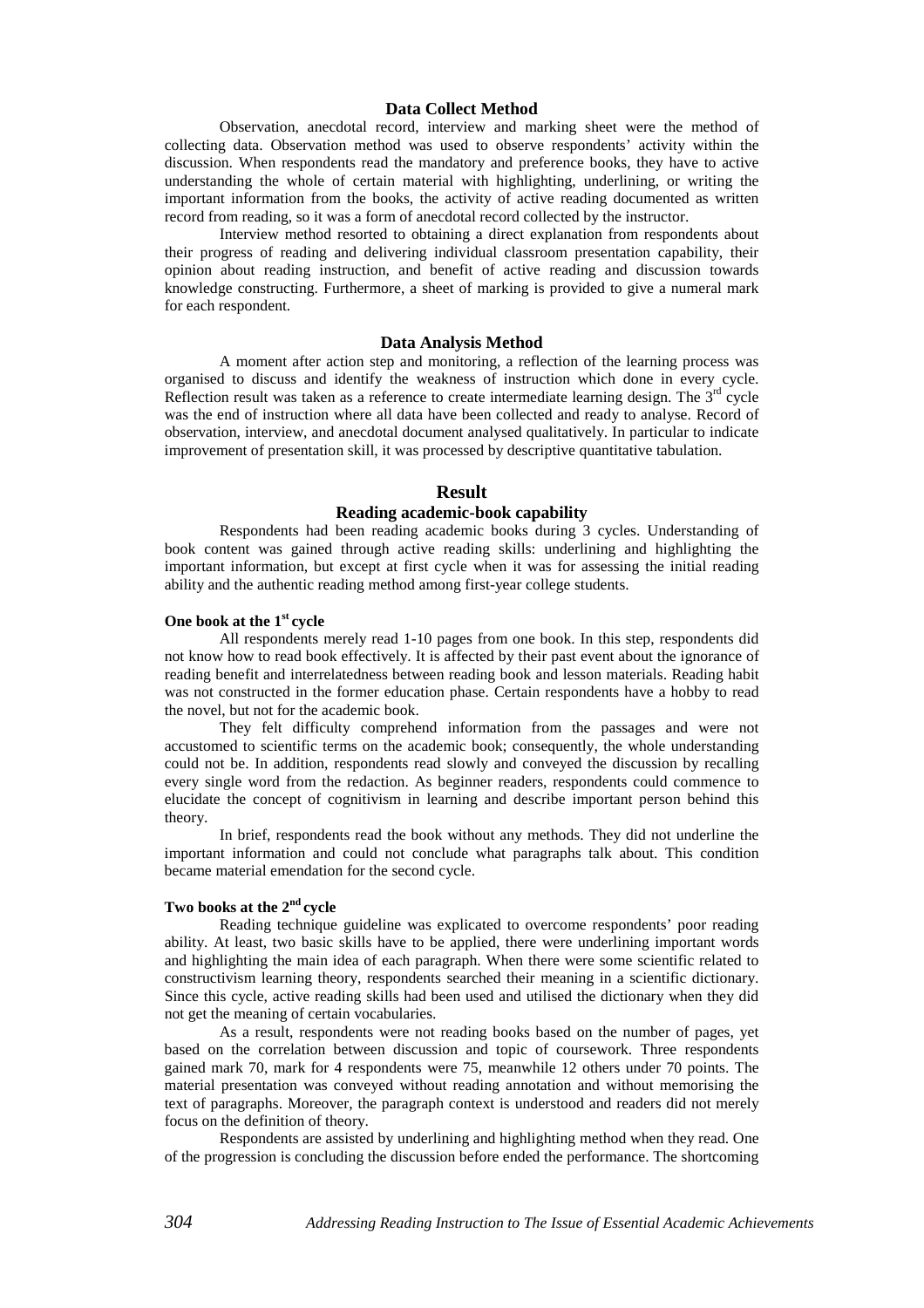remains to ameliorate is assisting respondents how to criticise discussion of the books. This inconvenience would be overcome by assisting respondents to develop their analysing and synthesising ability in order they would not be confused when finding different explanation between books.

# **Three books at the 3rd cycle**

The objective of the third cycle is how to synthesise and give criticism to the content of some books about learning theory of humanism. In their presentation, respondents elucidated their opinion about books which inform diverse discussion about the same topic. To achieve the goal of instruction, respondents directed to learn about the history of the theory, the philosophical source of the theory, theory development, and evaluate the recent theory application.

Reading instruction at third cycle was created advanced reading skill toward first-year college students. Through their skills, respondents did not only understand the text but also could elaborate the context also. Humanism philosophical source became basic knowledge for respondents to criticise and respond the book discussions. Afterwards, the theory-application development in the education sector as a basic concept to reveal the infirmity and strength of humanism learning-theory implementation.

## **College Students' Activity and Participation in Group Discussion**

Participants constructed their knowledge collectively through participating in the discussion group. Group discussion arranged in order that students expressed their ideas to the classmates, accustomed to sharing their conception of what they have read, giving opinion belonging to others opinion, completing their understanding through group dynamic, and establishing new perspectives from and with others. This activity had been committing after reading academic books, yet before attending oral presentation.

First discussion activity was the first experience for respondents to talk and share ideas about the content of the academic book in the library's room. The discussion was led by the instructor to execute proper academic discussion from opening to closing the activity. The topic was comprised of who the creator of the theory, learning theory background, characteristic of the theory and scientific terms related to the theory. In this period, only four respondents who conveyed their understanding of the theory within the academic book, and just some of them who asked about what they did not understand from the topic.

Before second group discussion, respondents read for minimum two mandatory books purposed for enriching scientific vocabularies, knowledge of learning theory, and ready to participate in group discussion with more references. Due to taking the time to read more books, they have steady preparation to discuss, respondents more active and enthusiastic for the second schedule. In this step, respondents commenced talking about books thoughtful, expressed their ideas, asked and answered questions.

Ultimately, respondents can evaluate the theories including the drawback and strength of theories, the learning theories implementation in a school setting, learning theories as a predictor of education outcomes, and proposing solutions for education problem. In addition, this activity also overcame learning misconception among first-year undergraduate students.

## **College Students' Oral Presentation Skill**

Nearly 65% of respondents gained satisfied point: 3 respondents received 95, one respondent received 90, one respondent received 85, 2 respondents received 80, 3 respondents received 75, 2 respondents received 70, and the others under 70 (because of certain factors). Respondents who gained 70-95 fluently delivered "Learning Theory of Humanism" as the coursework topic. They made eye contact and interaction towards audiences, showed proper body language while explaining the materials, and sophisticated using scientific terms which were related to the theory.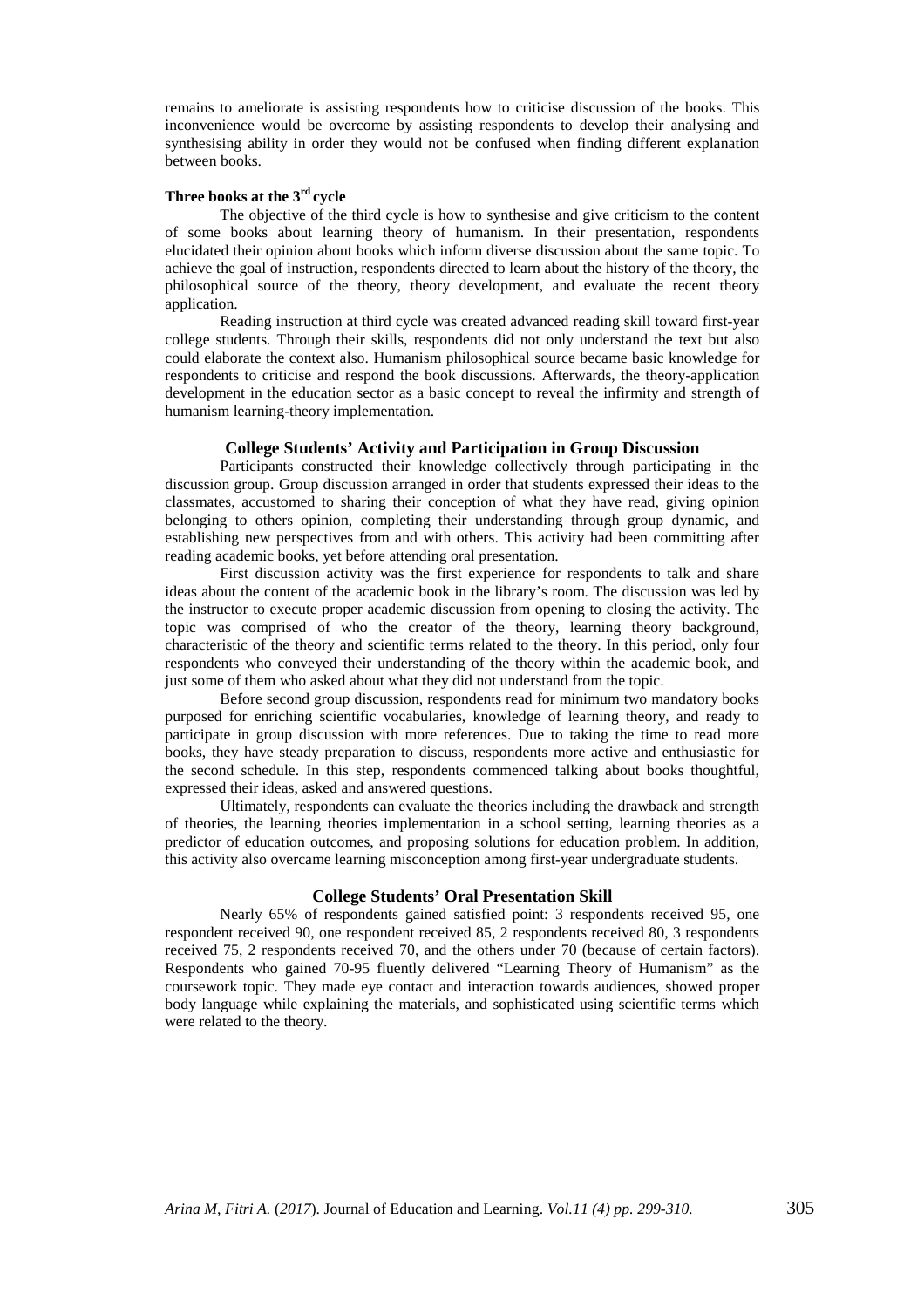

Figure 2. Respondents' Oral Presentation Improvement

This diagram shows respondents' marks of oral presentation skill. The data including mean score acquisition procured from observation towards respondents' presentation activities. Bottom line was the value of the first presentation, the middle was the second presentation value, and up line was the mark of the third presentation where rotundities of each line indicated each respondent's mark. The mean score also from every presentation value as evidence that oral presentation skill of respondents increased gradually.

# **Discussion Opinion Regarding Reading Instruction**

It is important to know about college students' self-perception about reading instruction that purposed for increasing reading and oral presentation skill in academic collegelevel. To achieve those academic goals, every respondent has different personal experience in reading academic books, participating in group discussion, and presenting coursework topic in a classroom setting during the first semester.

It was different opinion between college students who followed all reading instruction by step and college students who do not follow the process enthusiastically. For college students with an excellent interest to the reading activities, the reading methods are important to apply while reading the academic books, they see how underlining works to remember important information on every paragraph and how highlighting the main idea of paragraphs helps them a lot to communicate their analysing result to the audiences. Other studies by Schugar et al., (2011), Ramsay and Sperling (2011), and [Khodabandehlou et al., \(2012\)](#page-10-6) also proved that applying reading strategies is the best approach to help students to understand the whole meaning of the text. Skills for reading are effective problem solving for the readingrelated problem. Respondents exhaustively obtain more understanding than before and complete many pages naturally.

College students have acknowledged that reading habit affected their thinking process, communication self-reliance, and knowledge construction. Reading instruction involves college students in constructing the new concept of academic perspective. In the process, they validated the advisability of theory description in one book through other references where provide a similar topic. However, there are some college students who detected encountering a serious obstacle to delivering oral presentation due to several factors:

- 1. Not attending the course schedule actively and even never ask about the instruction task to the classmates and lecture;
- 2. Not having the motivation to read. Nor do have attention to the step of reading skill;
- 3. Not reading sufficient book to prepare their presentation performance;
- 4. Showing little participation in group discussion and effortless to share their opinion due to reference destitute;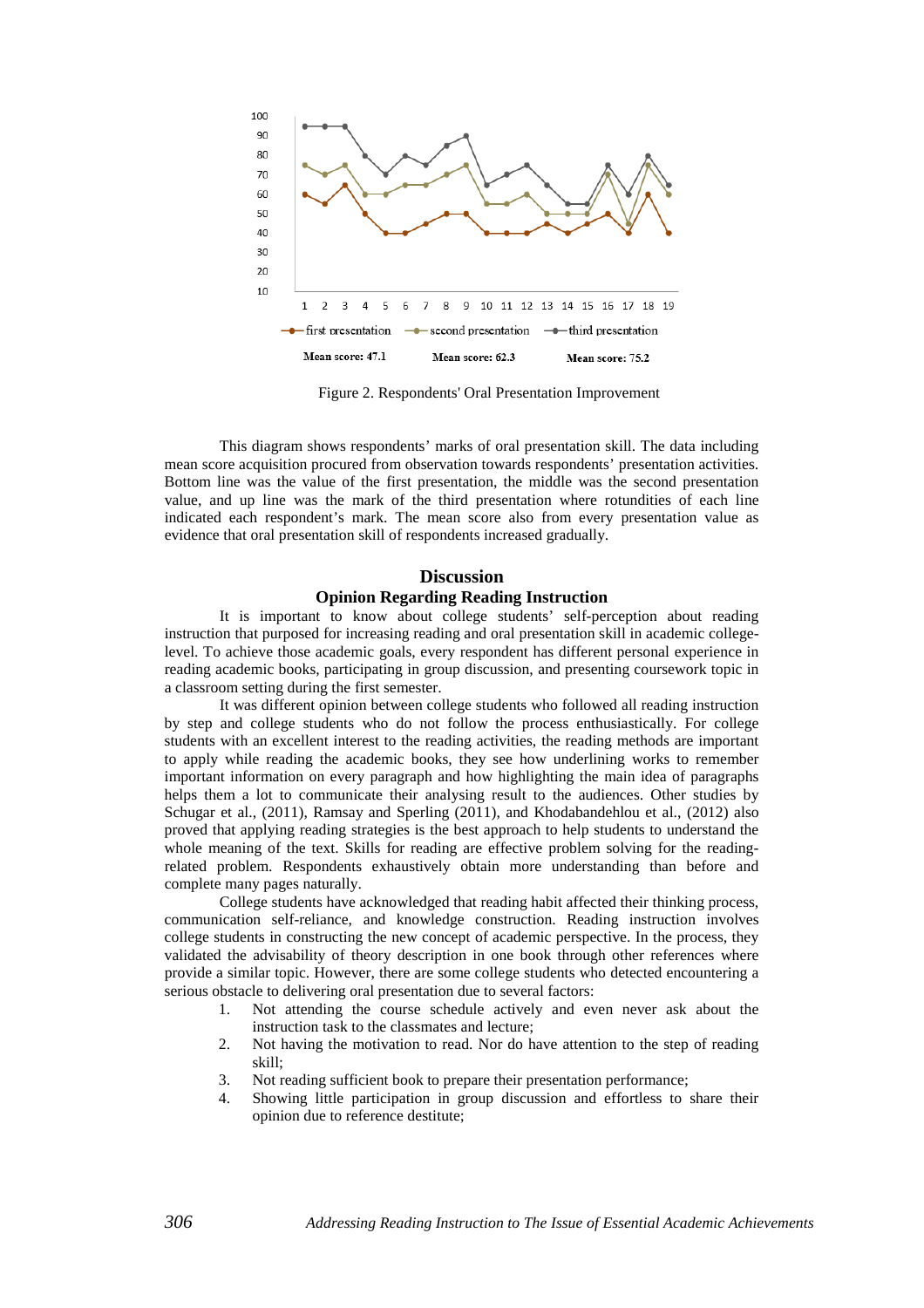- 5. Not enthusiastic to the instruction even available the guideline for using the simple reading method. Nor do not they want to reform the lack habit of reading and do not present coursework topic;
- 6. These respondents convey the coursework material by reading the texts even at the last cycle.

## **New Knowledge Construction Process**

The process is the key to success including to enhance basic skills for academic achievement. Lack habit and low motivation to read are the main problems to develop those kinds of abilities in university. This condition is the reason why reading instruction in this study does not give respondents an obligation to read many books suddenly. This decision is based on an initial assessment when respondents do not completely understand what they are reading. Reading one until some books are the logic of constructing new knowledge for new university students.

Understanding the basic concept assists respondents to conveniently understand the theory discussion through explicated from different viewpoints. Constructing logicunderstanding about Cognitivism, Constructivism, and Humanism Learning Theory have been commenced from basic subjects: understanding scientific terms, finding the significant reason of theory building which belong to its founders analysis, studying philosophical source of the theories, see how various learning theories emerged and developed, and researching the basic principle of application theories in school context.

Reading is personal academic experience because it can be done by any student self and after reading process a reader got understanding based on her/his own point of view. Meanwhile, group discussion is a medium where participants can reconcile either similar opinion or different argument about concept and implementation of learning theory. Integrating those to academic activities are useful for learning dynamic and for enriching the insight of college students. Regarding oral presentation is to appraise college students' proficiency in communicating their comprehension about ideal theory and the empirical practice.

Individually (reading the academic book) and collectively (group academic discussion) knowledge construction for college students is an integrative instruction and important academic agendas which increase the proficiency of delivering a presentation. More issues are discussed and ability to analyse the power along with weaknesses of theories can be formulated after investigating between the ideal and applied theories.

#### **Enhancement of Reading and Presentation Skill**

#### **First skill progression**

Unbalance number between who being skilled in reading and who did not represent that success level of this cycle was under expectation. Approximately 20% of 19 respondents have a motivation to read; therefore, these respondents better mark performance in their first oral presentation. In spite of not using academic standard-language, they can convey the coursework topic from their limited resource. They still cannot intimidate between resources which are appropriate for the topic and reading without any strategies, that is the reason why they talking as reading a book in front of audiences.

Conversely, the other respondents even do not have self-confident and do not know how to explain the topic due to the fact that they merely get limited understanding from the academic book which is contained academic vocabularies and scientific perspectives about learning. Overall, the respondents who attempt to read before attending class have more curiosity to ask what have elucidated by lecture majority of respondents still cannot be adapted to university atmosphere which requires them to actively find academic resources for coursework activity and assignment.

#### **Second skill progression**

It is utilised the method of reading while reading two mandatory books during the second cycle. The keywords in every paragraph are underlined and important information from every chapter have been highlighted. Through these alterations, college students can read more pages without thinking how many pages have to read due to the fact that respondents read the sentences and get the entire understanding instead of reading word by word. With an effective way to read, they were not burdened although encourage to finish more books than the first cycle.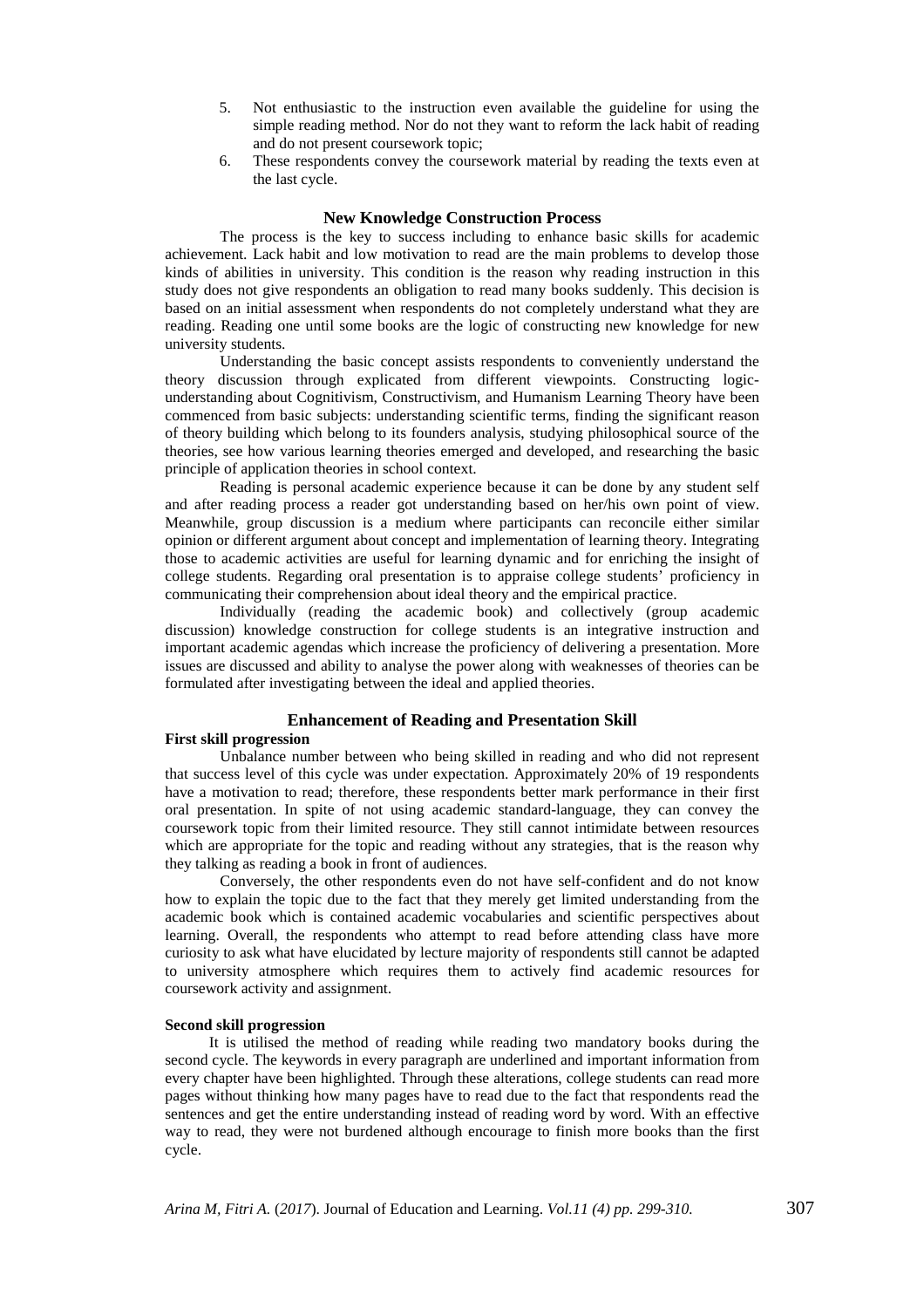The presentation improvement is achieved due to sincerity to read academic books more effectively. College students profoundly realised that impossible to deliver any materials without preceded by reading and they are being capable as speaker. It is proven that each respondent has attempted to use opening words before talking about the core topic. Having adequate references make them more enjoy once appear in front of audiences, they confidently stand in front of the classroom, making eye contact during the presentation, showing some gestures and body movement once explain and emphasise worth information, and saying a closing statement to end the presentation.

The second occasion still leaving some weaknesses for evaluation, principally about presentation perform. In part of opening words, respondents are merely used greeting word and mentioned the topic title without introduction sentences as a baseline to explain their foundation of thinking, and narrowing the discussion. In addition, the presentation is closed without concluding the point of entire discussion that has delivered to the audiences. Every weakness of respondents was responded because immediate feedback after students' performance is a determinant of the next improvement and retention [\(Ciampa, 2012\)](#page-10-8).

# **Third skill progression**

Reading more books are always the best way to deliver a reasonable presentation. College students are able to open their mind; consequently, they can develop their own idea and appear better performance during enlighten the material of presentation. This accomplishment determines that first-year College students were totally read academic books through streamlined reading methods. Furthermore, respondents become reader with positive behaviour, it is also formed a habit along with reading: taking a pen or pencil to underline precious information, speed reading to gain the whole meaning, and taking a note when it is necessary to highlight.

Oral presentation progression at this phase including mentioning the title, giving an introduction to the presentation, explaining theoretical base, and interacting with all audiences. Afterwards, body language as eye contact is advantageously used to attract the interest and focus of the audiences. Nevertheless, in the context of confidence in presenting the course topic, certain respondents are not maximal in the matter of body movement. Such body movements as activating the hands, stepping forward then back to the position, and approaching the audience occasionally to reduce nervousness once stand in front of coursework members. [Živković \(2014](#page-11-2)) also encouraged that a guideline in conducting oral presentation can develop students' academic achievement; in another viewpoint, De Grez et al. (2014) pointed out the student with sufficient references would be more outperformed; and verbal and non-verbal communication, and content and structure of presentation are the advance measurement of oral presentation [\(Aryadoust, 2015;](#page-10-14) [Suñol et al., 2016\)](#page-11-3).

On the other hand, there are four respondents who do not encounter any progression even at the two first instruction cycles. In the former discussion, it has clarified why this is happening and again in this cycle, these respondents do not motivated to participate in the classroom activity. When this problem is correlated to the initial assessment, the fact that these respondents are not motivated to present at classroom because of a mistake when selecting the college's major which the causes do not investigate in this study. Although this factor is not the focus of this study, yet the motivation level has influenced low pretension of those respondents to attend the class then affected their achievement in reading and oral presentation.

#### **Conclusion**

Enhancement of reading academic books has been assessed through increasing of book quantity, understanding of book thoughtful, and ability to synthesise and criticise academic books' discussion. The number of books was balanced with college students' capacity in analysing either text or context; comparing between the text of the book and the context in actual teaching and learning in the education sphere. In the meantime, college students could summarise the excellence and infirmity of learning theories.

Active construction of new knowledge from reading was doing individually; meanwhile, collectively by group discussion. Participants integrated both kinds of academic activities so that participants were being capable of creating new and fresh knowledge.

Improvement of classroom presentation skill had emerged gradually. At the very first occasion, none of the respondents was able to deliver book thoughtful properly. At the second cycle, college students had used a simple opening and closing statement during their performance, but still nervous and some of them did not encounter any improvement due to not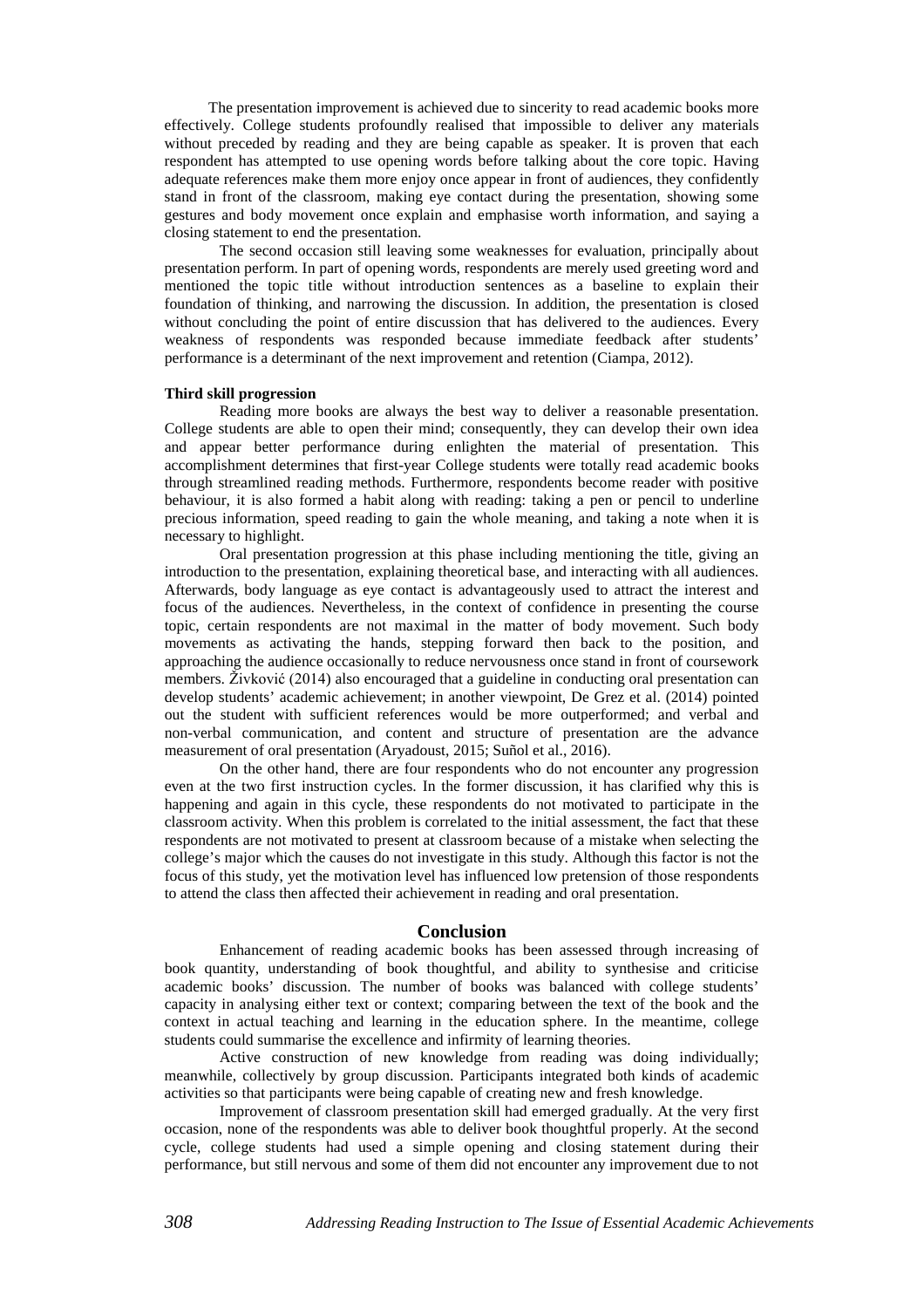obediently follow the process of instruction. Ultimately at third cycle, presentation achievement had been improved in which participants continuously developed their presentation skill measured by opening and closing presentation skill, making eye contact and more communicative with the audiences, break their nervousness using body movement, and summarising the coursework topic to give emphasise about what they were speaking about.

## <span id="page-10-18"></span><span id="page-10-14"></span><span id="page-10-11"></span><span id="page-10-10"></span><span id="page-10-8"></span><span id="page-10-4"></span><span id="page-10-3"></span>**References**

- <span id="page-10-2"></span>Al-Hebaish SM. (2012) The correlation between general self-confidence and academic achievement in the oral presentation course. *Theory and Practice in Language Studies* 2: 60.
- <span id="page-10-17"></span>Alghamdi D and Walters R. (2015) Book Clubs: Building a Learning Community and Improving Literacy for Under-Performing Students. *Journal of Classroom Research in Literacy* 8: 3-9.
- Ariel R, Al-Harthy IS, Was CA, et al. (2011) Habitual reading biases in the allocation of study time. *Psychonomic Bulletin & Review* 18: 1015-1021.
- Aryadoust V. (2015) Self-and Peer Assessments of Oral Presentations by First-Year University Students. *Educational Assessment* 20: 199-225.
- Beker K, Jolles D, Lorch RF, et al. (2016) Learning from texts: activation of information from previous texts during reading. *Reading and Writing*: 1-18.
- Castek J, Coiro J, Hartman D, et al. (2007) Thinking about our future as researchers: New literacies, new challenges, and new opportunities. *The twenty-eighth yearbook of the College Reading Association*: 31-50.
- Ciampa K. (2012) Reading in the Digital Age: Using Electronic Books as a Teaching Tool for Beginning Readers. *Canadian Journal of Learning and Technology* 38: n2.
- Cromley JG and Wills TW. (2014) Flexible strategy use by students who learn much versus little from text: transitions within think‐aloud protocols. *Journal of Research in Reading*.
- <span id="page-10-13"></span>De Grez L, Valcke M and Roozen I. (2014) The differential impact of observational learning and practice-based learning on the development of oral presentation skills in higher education. *Higher Education Research & Development* 33: 256-271.
- Dilshad M, Adnan A and Akram A. (2013) Gender Differences in Reading Habits of University Students: An Evidence from Pakistan. *Pakistan Journal of Social Sciences (PJSS)* 33: 311-320.
- <span id="page-10-5"></span><span id="page-10-0"></span>Hardianto D. (2011) Studi tentang Minat Baca Mahasiswa Fakultas Ilmu Pendidikan UNY. *Majalah Ilmiah Pembelajaran* 7.
- Hong-Nam K and Leavell AG. (2011) Reading strategy instruction, metacognitive awareness, and self-perception of striving college developmental readers. *Journal of College Literacy and Learning* 37: 3-17.
- <span id="page-10-15"></span><span id="page-10-9"></span>Inayah R and Rahayu S. (2016) Exploring Students' Difficulties in Comprehending Reading for Academic Materials Used in Their Class. *P2M STKIP Siliwangi* 2: 240-245.
- Jansson P, Österlund M, Jacobsson Svärd S, et al. (2015) A platform for feed-forward and follow-up of students' progression in oral presentation within a study programme. *5: e Utvecklingskonferensen för Sveriges ingenjörsutbildningar.*
- <span id="page-10-6"></span>Khodabandehlou M, Jahandar S, Seyedi G, et al. (2012) The impact of self-directed learning strategies on reading comprehension. *International Journal of Scientific and Engineering Research* 3: 1-9.
- <span id="page-10-7"></span>McCormick J, Hafner AL and Saint-Germain M. (2013) From high school to college: Teachers and students assess the impact of an expository reading and writing course on college readiness. *Journal of Educational Research and Practice* 3: 3.
- <span id="page-10-19"></span><span id="page-10-12"></span>Polleck JN. (2010) Creating transformational spaces: High school book clubs with inner-city adolescent females. *The high school journal* 93: 50-68.
- <span id="page-10-16"></span>Ramsay C and Sperling R. (2011) Exploring main idea generation via electronic notetaking. *Journal of Literacy and Technology* 12: 26-64.
- <span id="page-10-1"></span>Rodrigo V, Greenberg D and Segal D. (2014) Changes in reading habits by low literate adults through extensive reading. *Reading in a Foreign Language* 26: 73.